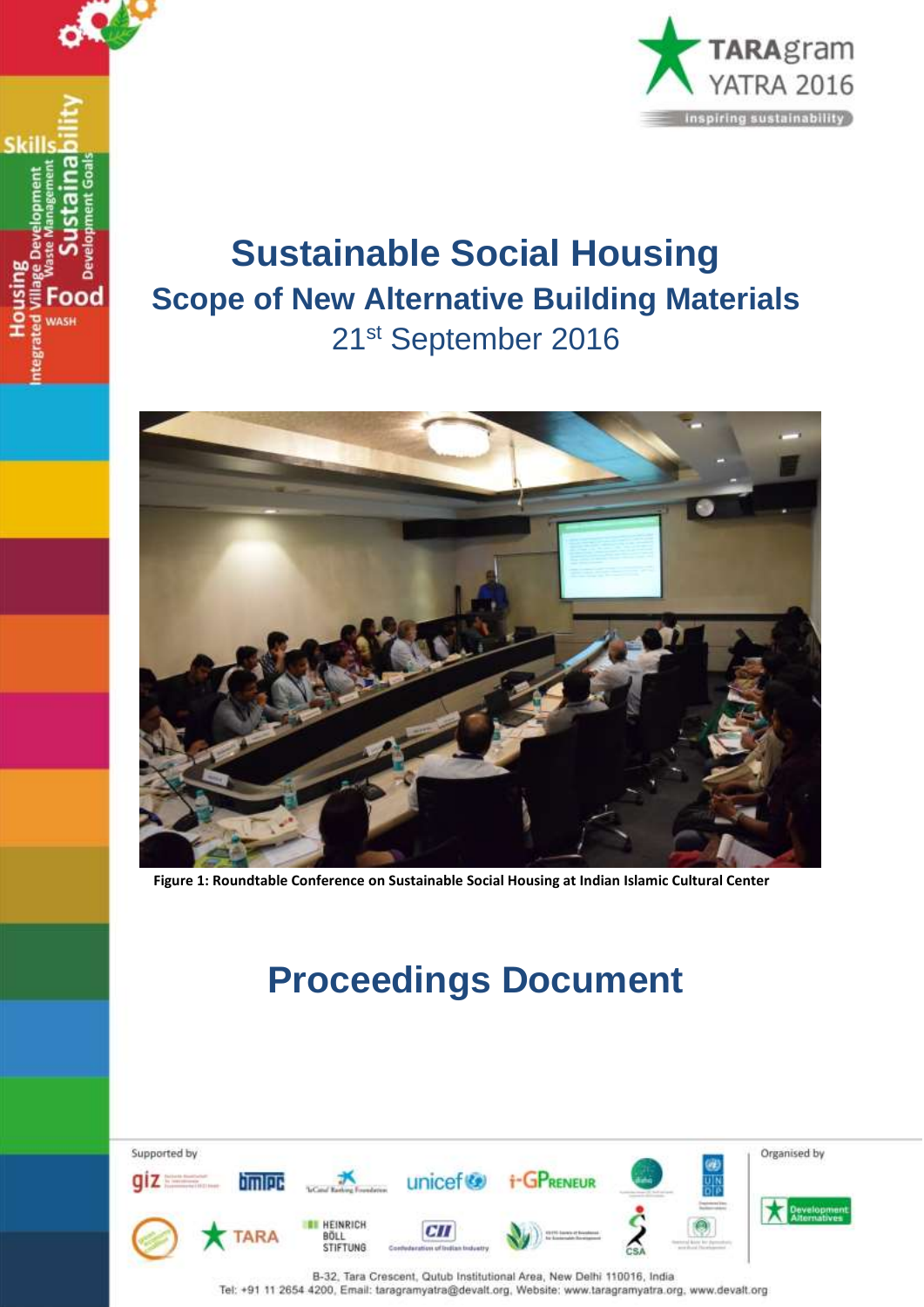

## <span id="page-1-0"></span>**TARAgram Yatra 2016**

Skill

Food **DACH** 

#### **Implementing the SDGs in India**

The 2030 Global Agenda for Sustainable Development has moved into the year of implementation as several countries have set their priorities and course of implementing the Sustainable Development Goals (SDGs). The month of September in 2016, when the UN convenes for its 71<sup>st</sup> session, will be pivotal for policy makers across the world. The progress of nations on the SDGs would be reviewed more thoroughly as a follow-up of the recently concluded High-Level Political Forum (HLPF) meeting held in July 2016 in New York, USA. The 2030 Global Agenda is a transformative agenda as it calls for a systemic view policy strategies and implementation mechanisms by governments worldwide. This is explicit in the SDG target 17.14 of enhanced policy coherence for sustainable development. It also implied that nations would require moving beyond the purview of aligning national and local level policies and working in an integrated manner across sectors and stakeholders. The emphasis on the required policy transitions is advocated largely on the basis that the SDGs will be monitored, reviewed and the progress of development will be assessed at the national and global scale.

However, the congregation of nations convened in the HLPF, July 2016, put forth the sentiment that the current stature of policies in every country entails massive gaps in its scope and the scale of actions required to implement the SDGs. Policies are essential enablers for sustainable development as they define the sustainable choices of a society, for instance, policies entailing the utilisation of sustainable construction materials, advocating the intensive use of renewable energy coupled with incentives and subsidies, are some of the intrinsic elements of a coherent policy development. An inclusive, equitable policy also reflects the commitment of a nation at a global level on the trajectory that it has embraced towards sustainable development. It also reflects the transformative governance, the role of leadership that will be influential for effective mainstreaming of policy integration to achieve the necessary goals and targets.

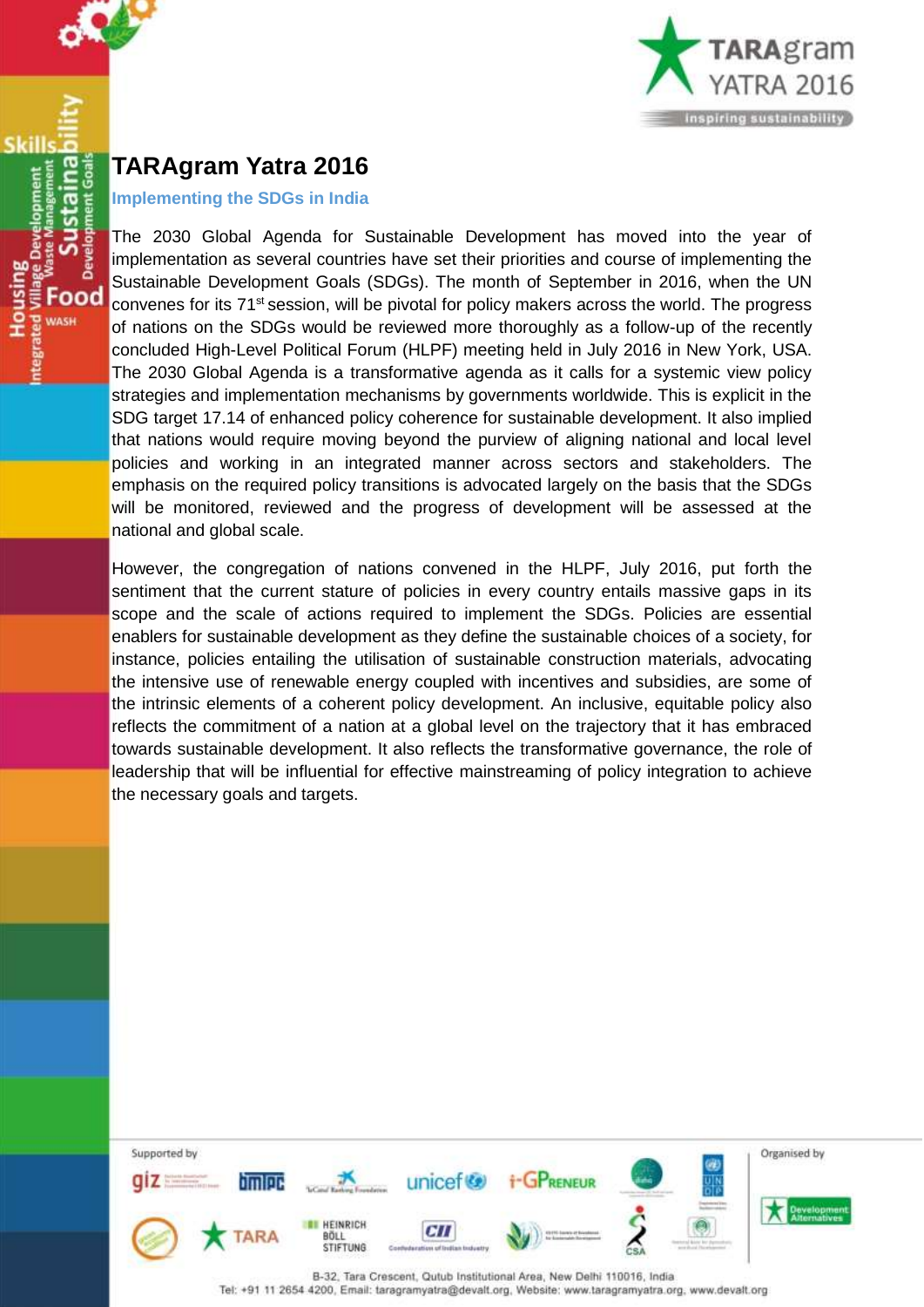

Food **MASH** 



#### **Principles for Policy to Achieve SDGs in India**

The Yatra will be held in diverse states of India highlighting the critical need of localising the SDGs and the imperative of connecting policy with practice. Localising will take into account sub-national contexts and relate to how local and regional governments will synergies work with national processes for implementing the SDGs. It will initiate critical thinking on specific SDGs addressing sectoral themes - Agriculture, Housing, WASH, Skills and Livelihoods, Integrated Village Development and Resource Efficiency. Through intensive discussions being taken up at the state level, the principle is to involve sub-national governance structures within the discourse of SDGs. The TGY 2016 deliberations seek to answer the following questions, among others:

- How do countries that have adopted the SDGs earlier with their current national policy framework, avoid the pitfalls of a 'single-out' approach?
- What critical political, social, and economic drivers and incentives have galvanized these nations to rapidly embed this agenda into their current national policies? What challenges and issues have been faced?
- How to bolster the integration of national sustainable development strategies for enhanced collaboration between the central government, local governments, and cities?

TARAgram Yatra is an annual event organised by the Development Alternatives Group where the practitioners and policy makers come together to discuss issues of sustainability and what more can be done to transform India into a greener, resilient, sustainable and inclusive economy.

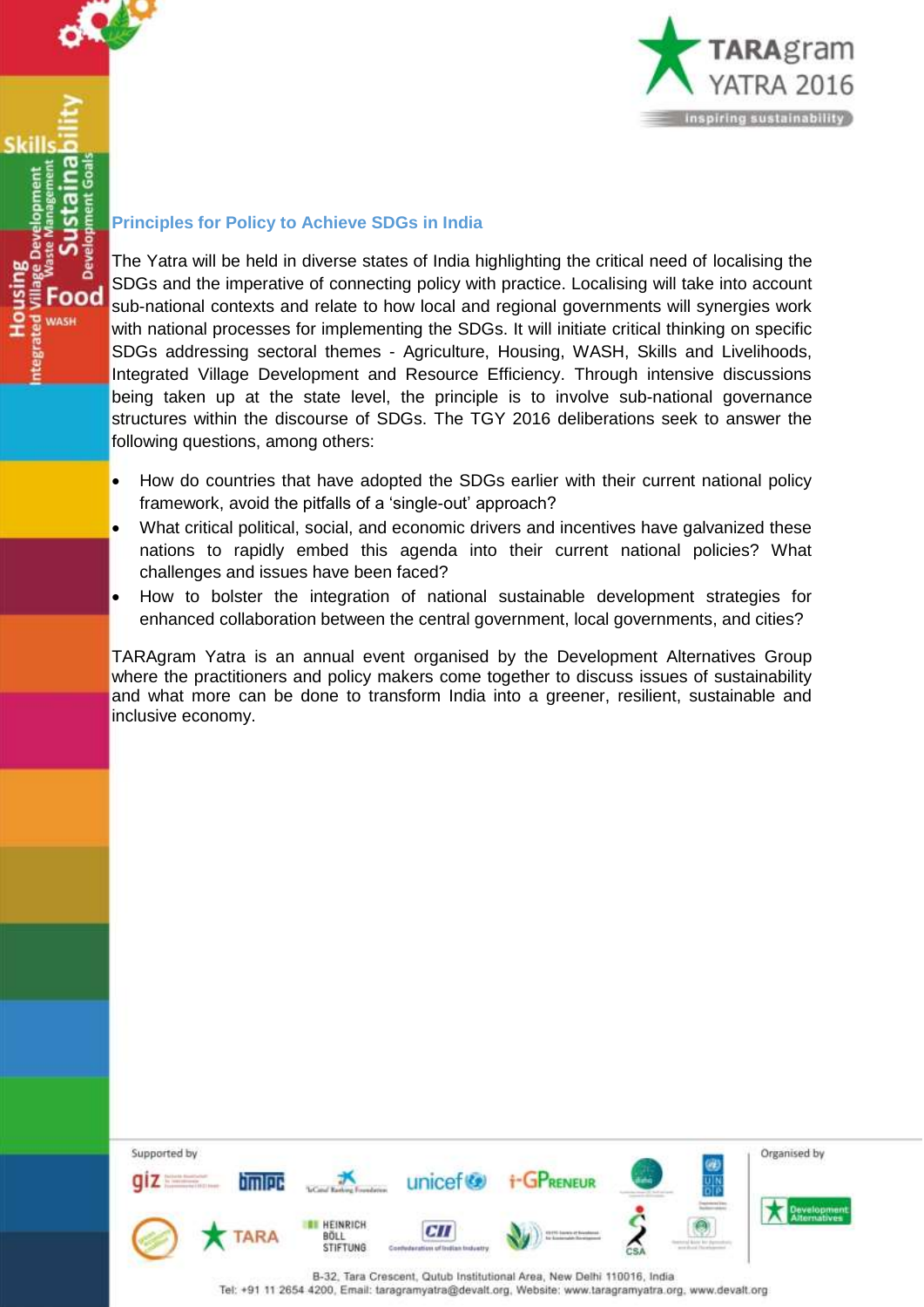

# **CONTENTS**

**OW** 

 $\overline{a}$ 

Food WASH

**Skills** 

**Housing**<br>ated Village Dev

| Session 1: Case Studies of New Alternative Building Materials and Sustainable Social   |  |
|----------------------------------------------------------------------------------------|--|
| Session 2: Policies in Sustainable Social Housing with respect to building material  9 |  |
|                                                                                        |  |
|                                                                                        |  |

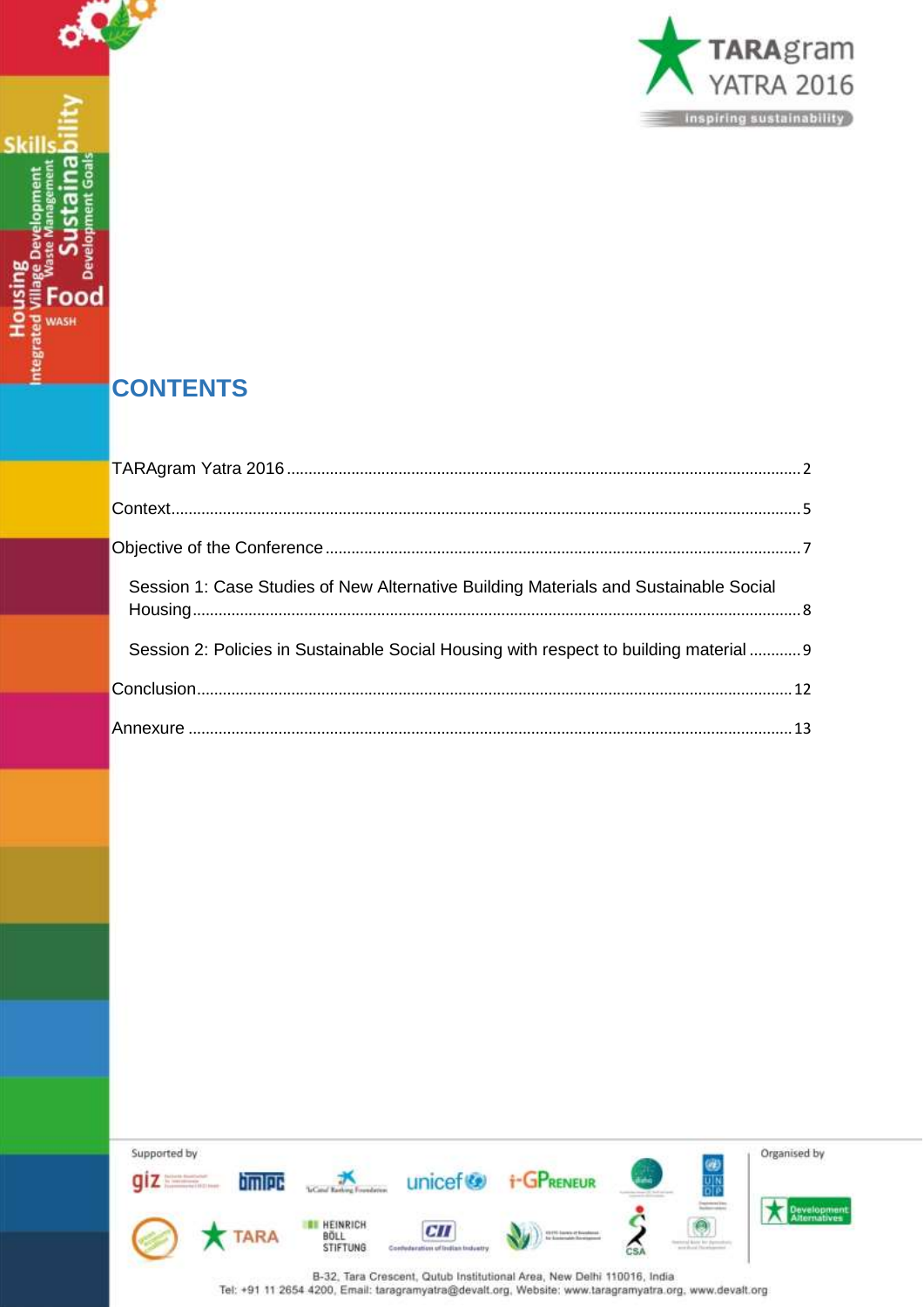

### <span id="page-4-0"></span>**Context**

Food **DACH** 

The Yatra focuses firstly, to comprehend the challenges pertaining to policy sectors that are essentially governed by the principles of horizontal integration among multiple sectors focusing on economic, social and environmental policies. Secondly, to address the policy levels and spatial scale challenges managed by vertical integration at multiple levels from sub-national and supranational levels. The overall agenda of the Yatra 2016 is to review national policies and programme and align them to the SDGs and targets.

#### **Sustainable Social Housing**

Housing is primarily an energy and resource intensive sector. There is an imperative growing demand to find sustainable housing solutions that will not lead to a disproportionate increase in carbon emissions and resource use due to the production, transport, use and disposal of materials or products and the operational energy of the building. The emergent need and identification of appropriate building materials and technologies for social housing is an opportunity to address energy and resource efficiency, and devise means to embrace a greener development trajectory. In order to cater to the growing need of appropriate alternative building materials, four new alternative options of Marble Sludge, Construction and Demolition waste, Foundry Slag and China Clay stand out as viable options depending upon their regional availability. These alternative materials have demonstrated satisfactory performances in the production of cement, concrete, and concrete based products. The workshop aims to explore these new alternative building materials and their scope of use by integrating them with sustainable social housing.

Thus, while this growing housing gap needs to be met, there is a growing imperative to find sustainable housing solutions that will decouple the extraction and use of these resources and at the same time fulfill the housing needs. Given the fact that, living in a sustainable habitat is one of the basic premises for a healthier living, it is imperative that sustainable construction practices are given immediate attention.

There is a need for active engagements with policy-makers and practitioners (government officials, developers, architects, and building professionals) through policy briefings and regional workshops that address key issues on the barriers to mainstream sustainable social housing in India.

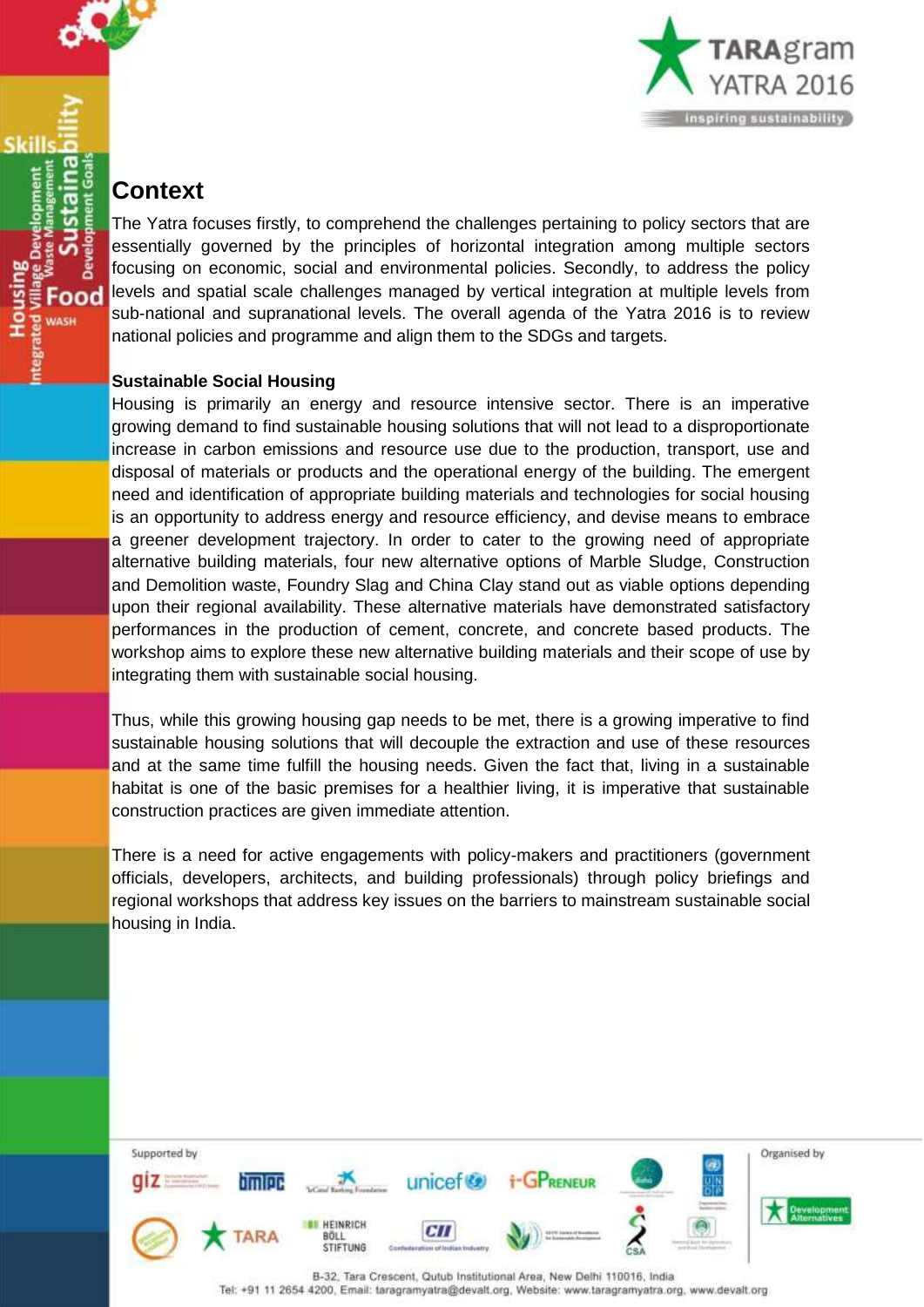



O٦

ood **MASH** 

**Skill:** 

ousing

**Figure 2: Interactive discussion among the participants during the roundtable conference**



**Figure 3: Presentation of memento to the key participants**

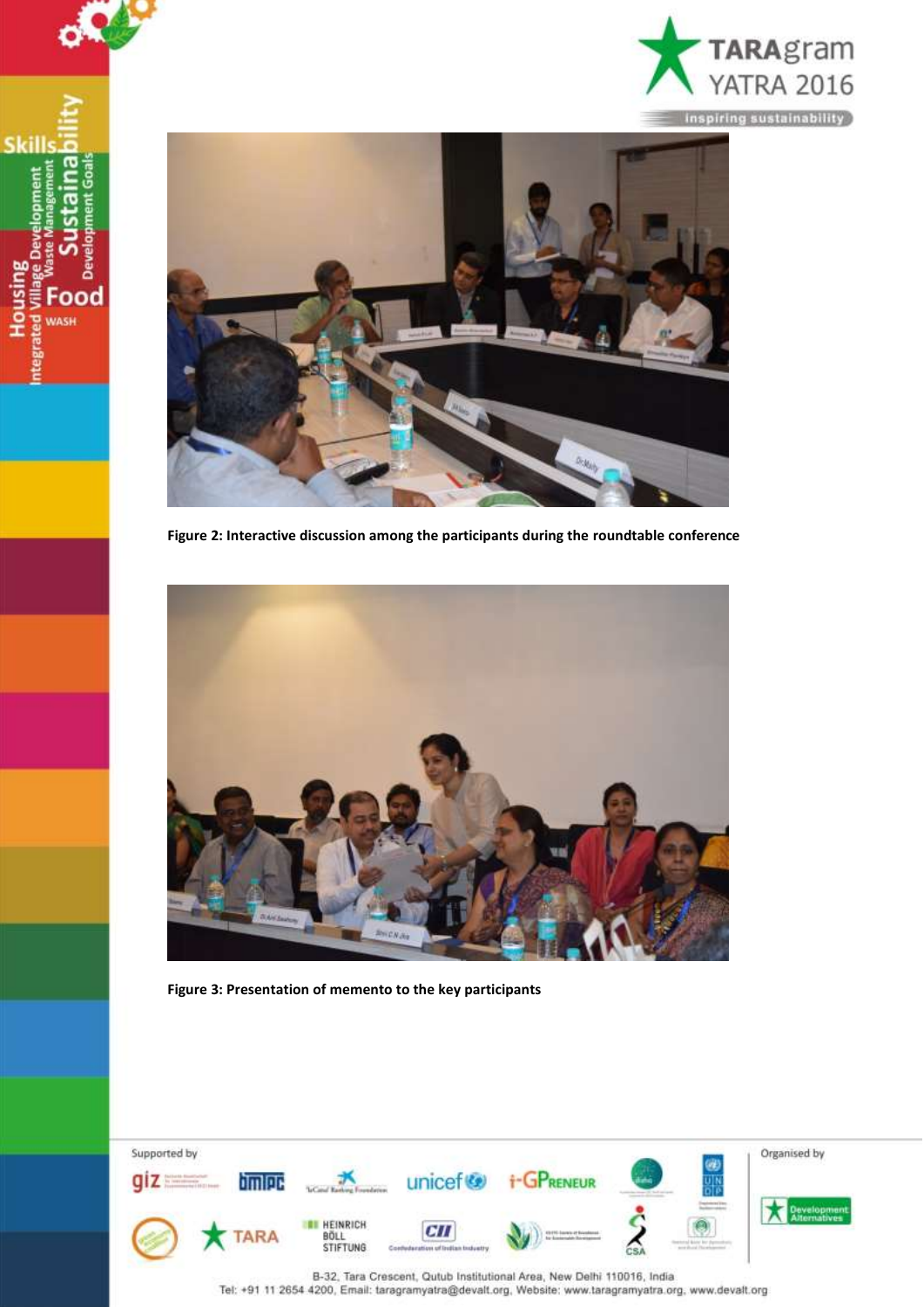

**ood** 

Ski



# <span id="page-6-0"></span>**Objective of the Conference**

Given the above context, this workshop aimed to explore these new alternative building materials and their scope of use by integrating them with sustainable social housing. The primary focus is to enhance sustainability in the construction of social housing through the adoption of suitable construction as well as operations and management practices.

The key concerns that the workshop proposes to address:

- What are the feasible alternative building materials that can be used in sustainable social housing constructions?
- How can the barriers to the market and user acceptance of these materials be overcome?
- What are the important criteria for selecting building materials and construction technologies keeping in mind economic, social and environmental factors?
- How can the policy instruments play an effective role in mainstreaming sustainability in social housing?

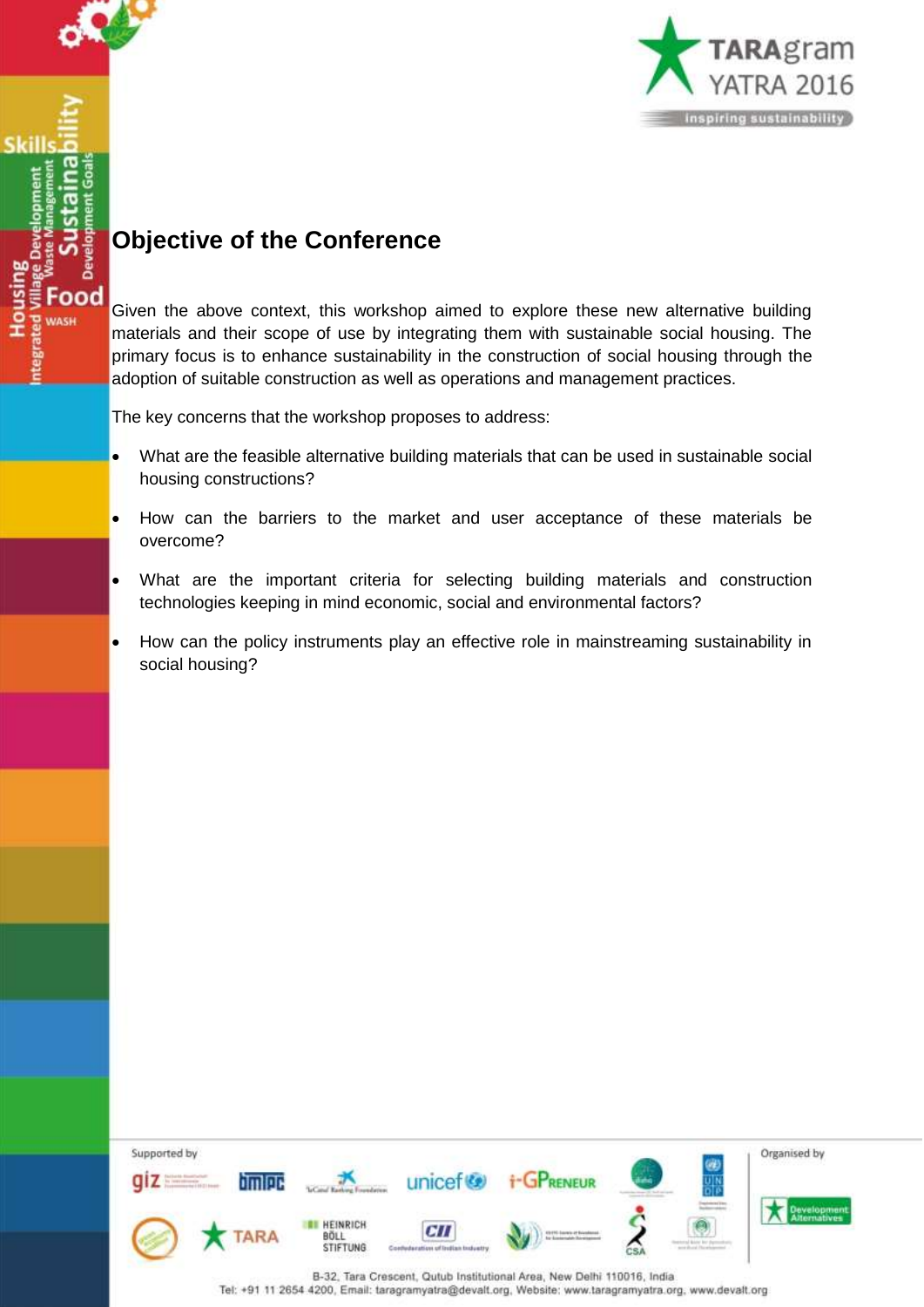

ood **DACH** 



### <span id="page-7-0"></span>**Session 1: Case Studies of New Alternative Building Materials and Sustainable Social Housing**

*By Soumen Maity, Mr. Shreedhar Pandeya and Mr. C.N. Jha*

The speakers observed that government focuses its objective on saving virgin materials and trying to include green technologies to attain resource efficiency for fast and cost effective construction.

Both in terms of small as well as large-scale material usage, India is the second largest producer of building material in the world after China. By 2050, demand for resources will overshoot the available resources. The intensive usage patterns of resources around the globe that destroy the ecology were stressed upon. Massachusetts Institute of Technology (MIT) report establishes that sand will be second largest commodity after water. Availability of soil is higher than sand but only the agricultural soil which is already in scarcity is needed for the production of building materials like bricks. Moreover, limestone is available for only 40 more years. Thus, fly ash is a substitute for limestone. Due to the huge demand for aggregate, entire ranges of hills have been cleared.

The speakers felt that the feasible idea is not only to transform waste into wealth but to have technologies that are affordable. Malawi is one such example where higher investment in better quality bricks resulted in easier and thinner layering of cement, hence, lesser consumption of cement and eventually leading to 30% reduction in overall cost of production.

#### **Present Trends**

Availability of multiple new alternate materials was discussed like self-healing concrete, carbon nanotubes, sand and bacteria bricks, anti-skid platforms made using repurposed waste plastics. 200 million tons of pond ash is piled up as waste which can be reused. Pond ash bricks reduce the cost of buildings by 20-30%, also achieve strength in 7 days. 716 million tons of C&D waste is produced per year which can completely substitute the aggregate. 7 million tons of marble sludge is dumped every year as waste in Rajasthan.

In other countries, it has been seen that tobacco waste is produced in large quantities which can be used in the process of burning bricks. China Clay waste (low-quality clay left over after the

#### **The road blocks**

- Absence of surety of consistent availability of raw (waste) materials.
- Repurposing the waste is not a sustainable alternative as the demand would be still higher than the wastes produced.
- Unavailability of IS standards for recycled products.
- Lack of awareness in the industry.
- Unavailability of standard waste streams and management of waste.

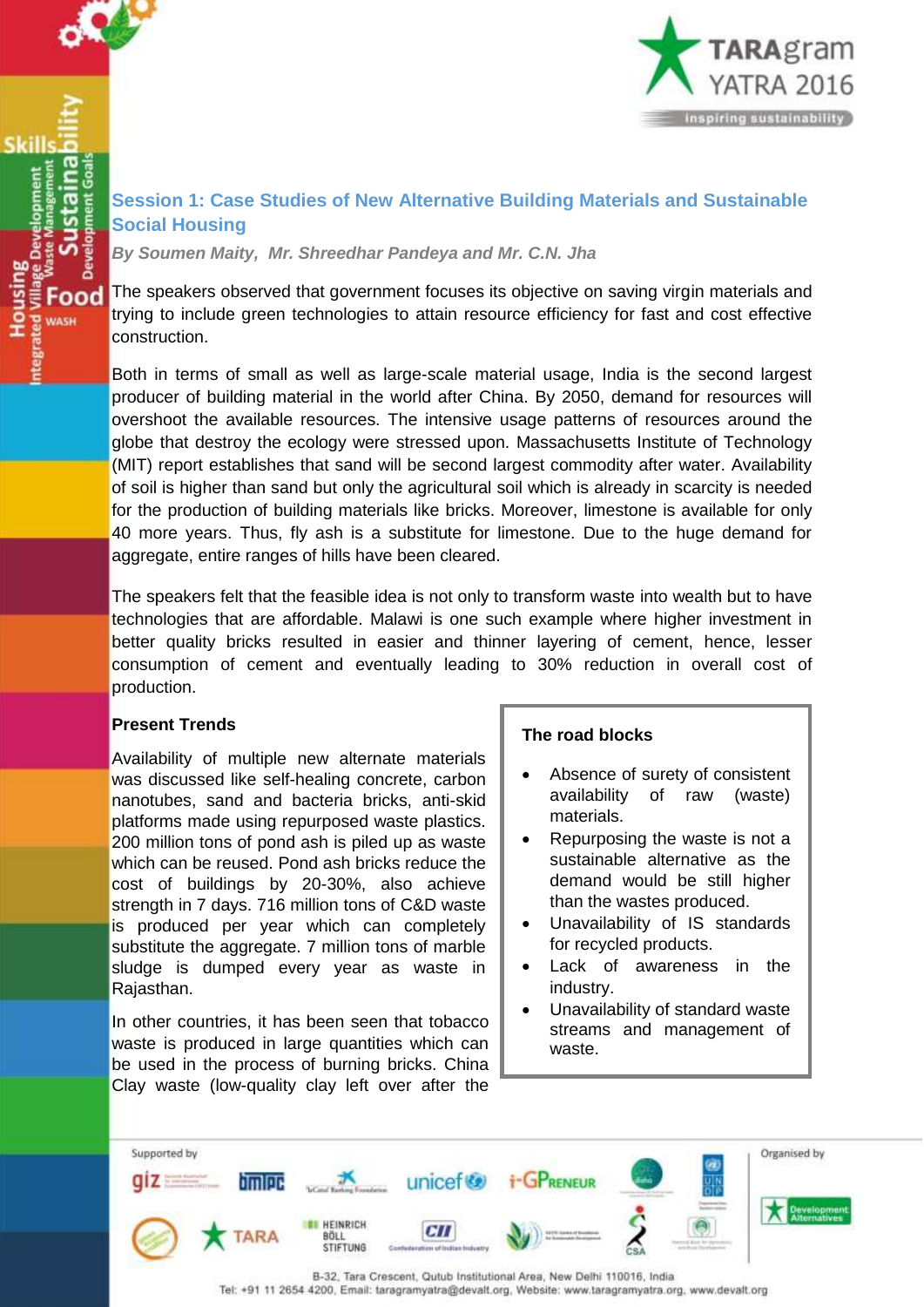

Food **MASH** 



filtering) is rich in iron and can be reused for various things e.g. to make cement. This process reduces  $CO<sub>2</sub>$  emissions due to low calcination temperatures.

#### **Challenges highlighted by the speakers**

Research and industry seem to have a gap that needs to be bridged. A need was ascertained that the government should promote alternative materials by utilising building materials in their building which will create visibility. Performance based incentives are required to help small and medium-sized enterprises (SMEs) to perform better.

#### **Opportunities**

- Mainstreaming these energy saving technologies.
- Work towards affordable materials as well as technologies.

#### <span id="page-8-0"></span>**Session 2: Policies in Sustainable Social Housing with respect to building material**

The second session of the Roundtable Consultation focused on the role of policies in the housing sector. There is a fine balance between the demand of the construction industries in India and the actual need. It was pointed out that the methods used for cost cutting result in around 30% wastage during the traditional methods of construction. While Pradhan Mantri Awas Yojana (PMAY) agenda is a great push, there is scope for further policy intervention.

#### **Aiding factors**

The things that work in our favour are Technology Sub-Mission (Sustainable Technological Solutions for Faster and Cost Effective Construction of Houses suiting to Geo-Climatic and Hazard Conditions of the Country) and PACS (Primary Agricultural Credit Societies) which promote usage of alternative materials by adopting new technologies, streamlining the emerging technologies, procurement schemes and creating schedule of rates.

#### **Challenges highlighted by the speakers**

There is a need to consider construction technologies along with the services so that the adoption process becomes faster. Thus there is a need to concentrate on creating regional technology parks where sustainable technologies can be understood and exhibited.

#### **Housing finance very critical for public to buy houses**

From the point of view of developers' experience, often customer's perspective overlooked. For e.g. the customers that belong to the informal sector of business don't have access to banks and thus all the scheme which are applicable with the help of bank cannot assist them in buying a house, even though they have regular incomes and can repay the loan.

#### **Market trends**

The houses constructed on the outskirts of the city are viable only for the Lower Income Group (LIG). The construction industry has started catering to customers belonging to informal sectors of the market like plumbers, carpenters, drivers and many others. The original aim to cater private developers has shifted to catering the government sector now.

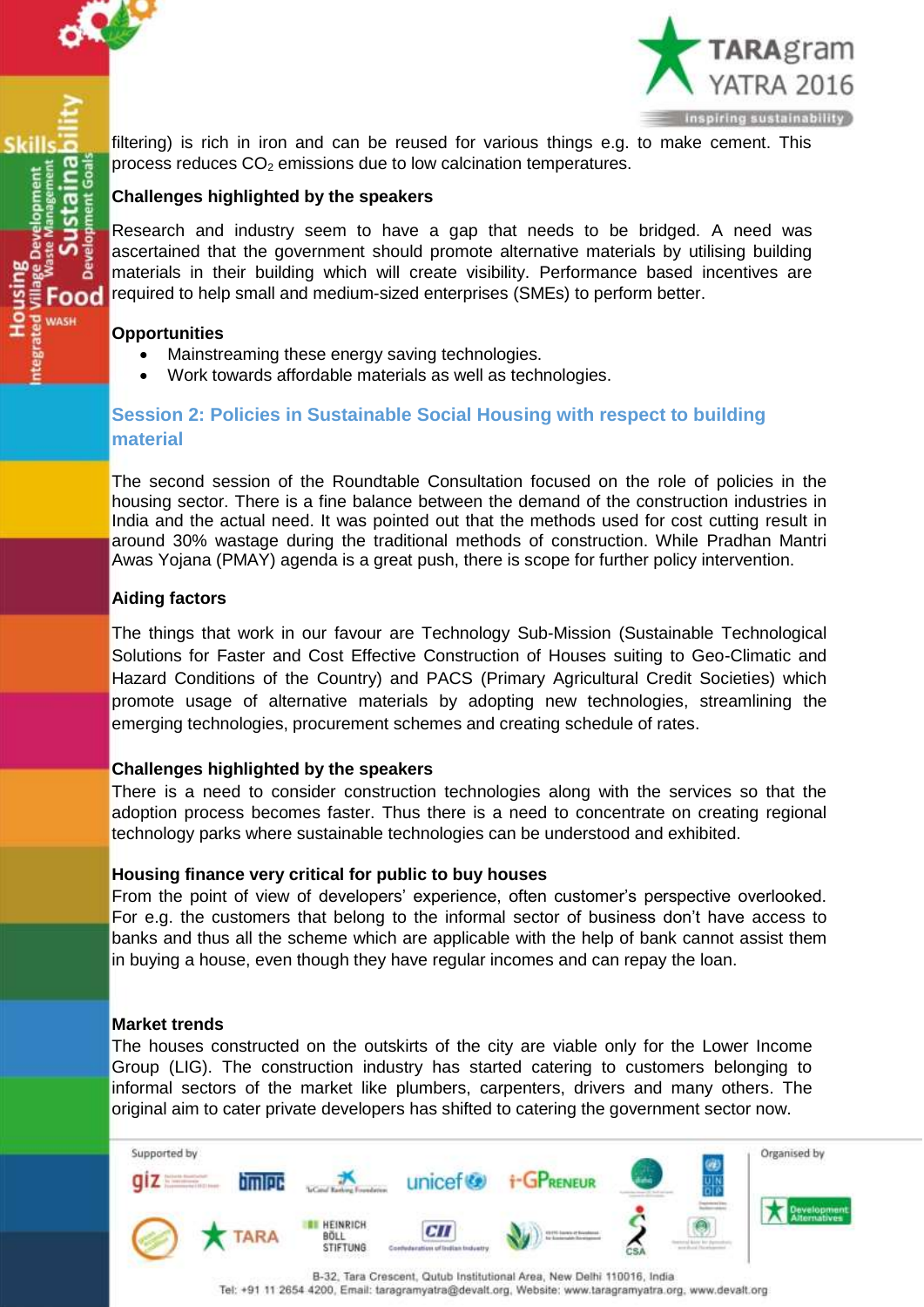

ood



## **Key highlights of the panel discussion**

#### **Existing trends:**

80% of the housing shortage is contributed by the inhabitable congested colonies and not the homeless. Thus, alternate materials need to be in line with the social norms as people go for aspiration-based housing decisions.

#### **A need for a new sector based on diverse technology:**

It was pointed out that the market acceptability relies on affordability, reliability, and proof of product in the mind of end users. Financing systems are critical for new technologies, as the market is already flourishing with the adoption of existing systems.

The panelists pointed out that there are 3 ways to build a home:

- People making homes (50%)
- Small developers and contractors (25%)
- Big developers (25%)

#### **Challenges:**

The lifestyle we practice today which doesn't include waste management systems or takes into account the excessive use of energy, water, and other resources harms the environment and is a big cause of concern.

#### **Basic needs should include social connectivity:**

Access to parks, green fields, and good transport facilities is an integral part of the basic need. Affordable housing should concentrate not only on operational cost but proper design with maintenance cost also.

#### **User acceptance**

Creating user acceptability is an issue when people have a choice, but in the real scenario, the new alternate materials are the only resource we have. Thus the mainstreaming of these materials is integral.

#### **The solution for the high cost of alternative materials?**

The need to prepare the construction industries for the next phase was apparent to the panelists. The shortage will come in future and hence substitutes should be ready. Price plays a small role in the grand scheme of things. People are left without any choice and end up paying more for less.

#### **Quality should not be compromised on**

The choice is dictated by the market. Marketing experts create an aspirational image of the house to boost their sale. The shift that is required, needs to make its way via adopting appropriate marketing strategies as awareness of the end user is important. Homebuyers prefer luxuries over energy efficient commodities owing to lack of awareness.



**Standalone soldier houses are a good example**

- Targeted to be selfsustaining
- Demonstrate how STPs (Sewage Treatment Plants) don't require complicated mechanisms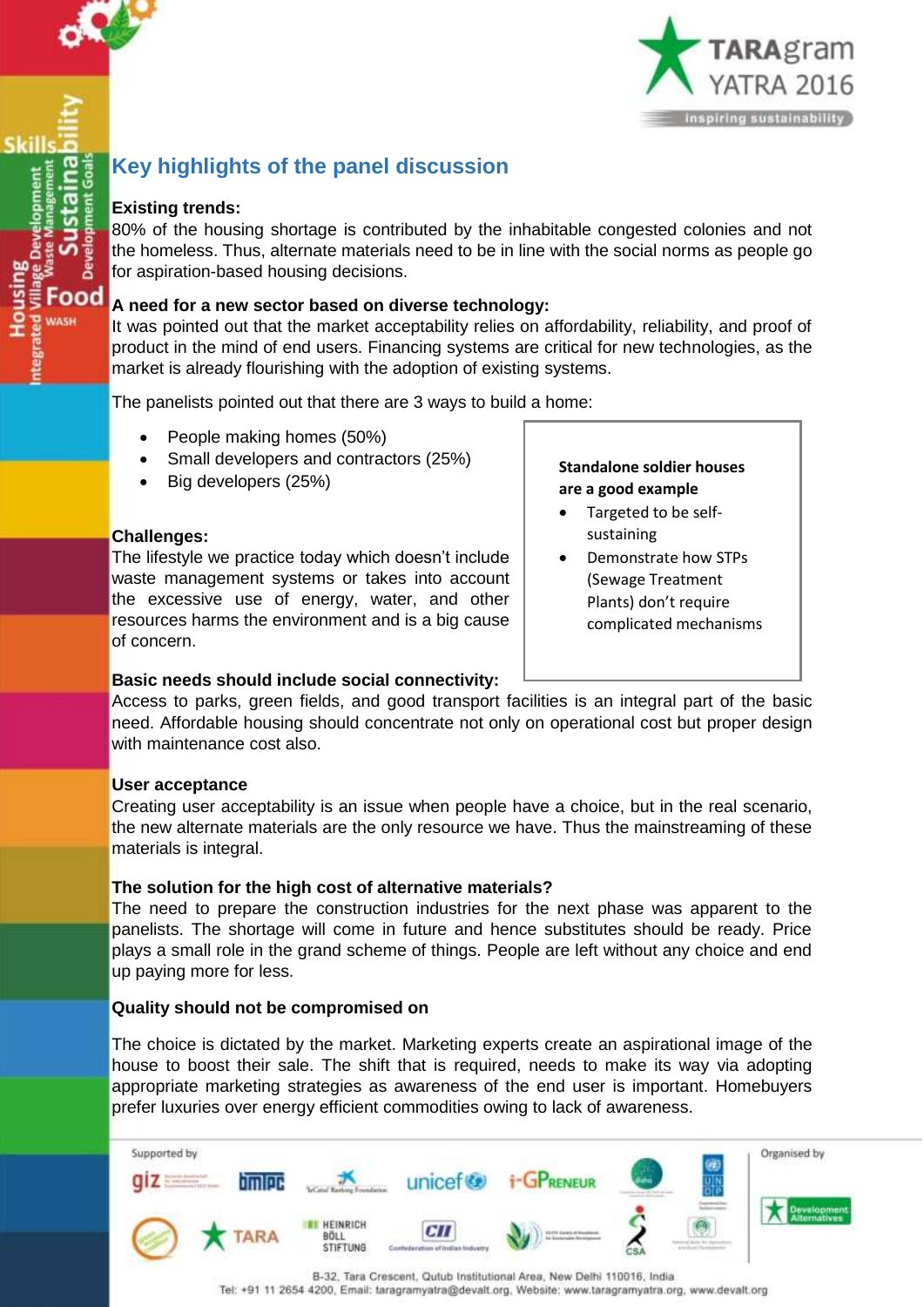

ood UACH



#### **R&D is expected from the government**

Developers are only traders and not entrepreneurs. Government sector needs to take over the responsibility. Enterprises need to stay ahead in the market by incorporating alternative materials. Only a small shortage can be catered to in an organised manner. Finance companies have begun tapping into the informal sector.

The social aspect is equally important; Public Private Partnership projects are required in order to emphasise more on social sustainability of the affordable housing projects. There is a need for a regularised system that promotes house ownership. If individual homeowners and developers are able to get finances then 50% of the shortage can be realistically achieved.

#### **Focus should be on technology**

The panel stressed that in order to ensure the regular functioning of the city, there is a need to compact city. Here, we face the enigma; when the mass production costs more and the embodied energy is also more. Alternatives methods like rat trap bonded bricks function well but mass production needs to be less resource intensive**.** Pre-existing alternative technologies are being adopted as they have plenty of literature to support its viability. Even though eco-friendly technologies are available, but for mass construction, faster construction techniques need to be adopted.

#### **Measures being taken:**

- In situ slum redevelopment is being researched on
- Partnership and beneficiary led housings have been introduced
- Subsidies up to 6 lakhs are sanctioned

**Bureau of Indian Standards (BIS) says new technologies are free to be adopted if all the tests are done (except for cement and some materials which are critical). Institutions need to speed up in making new materials according to the needs of the market. There is also a need to see the past alternative techniques as they are promising even though they cannot meet the demands sustainably.**



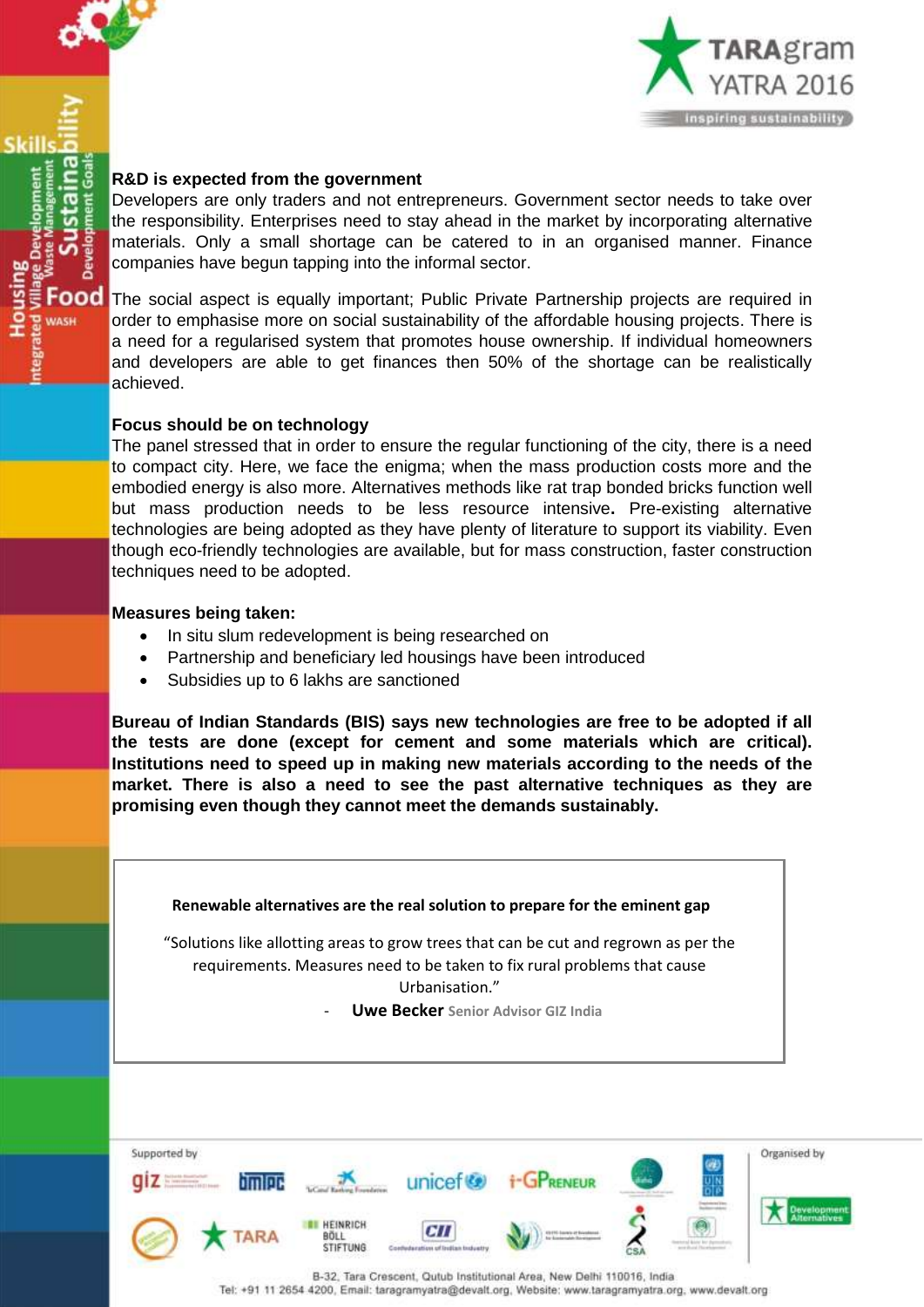

**MASH** 



## <span id="page-11-0"></span>**Conclusion**

#### **Concluding remarks, questions, and recommendations**

#### **The insights brought forth during the roundtable discussions highlight the need for multiple areas to be catered in order to achieve sustained ecosystem**

#### **Customer acceptability very critical**

The panel agreed that HIGs need to be targeted to set an example; inspire aspirations and create acceptability; the trickle-down effect. Sustainability should be the primary focus and affordability should be a secondary focus for social housing. We need to bring these visions on the right side of the law. Developing homebuyers' acceptance is the key. Policy makers and stakeholder representatives need to be involved in Business to Business discussions so that more and more people adopt sustainable social housing.

**Not enough forecasts are being done; only working using estimations, t**he panelists found the existing modeling systems to be insufficient.

Mechanisms need to be introduced to make the construction industry as sophisticated and innovative as the other nations. High rise buildings are a result of the land shortage. Usual parameters are structural stability and disaster resistibility and other basic parameters. BMPTC experts evaluate the evidence, and if not satisfied will be evaluated in recommended labs, then the tech will be accepted.

#### **How is communication done to stakeholders and what we are planning to say to attract them?**

Systems need to be made to ensure regular communication to facilitate catering the issues

#### **How do we influence the performance parameter in PACS?**

Performance parameters are only seen in technologies. Until now it's only BIS level but isn't there any performance indicators.

#### **How could technology parameters be measured?**

**Tech submission needs to open up to incorporate new tech developments** Financial systems should look into aspects of triple bottom line reporting, **how it can be achieved?**

#### **Segregation needs to be done at source**

There is a need for a proper system to use the waste materials. Municipalities need to impose a fine and regularise waste disposal. We need to fix slackness in MSW systems

#### **Mindset shift is required**

Despite the availability of cheaper, durable technologies being available, financiers and developers shy away from trying the unconventional. Existing mandatory usage laws of such materials are not being imposed.

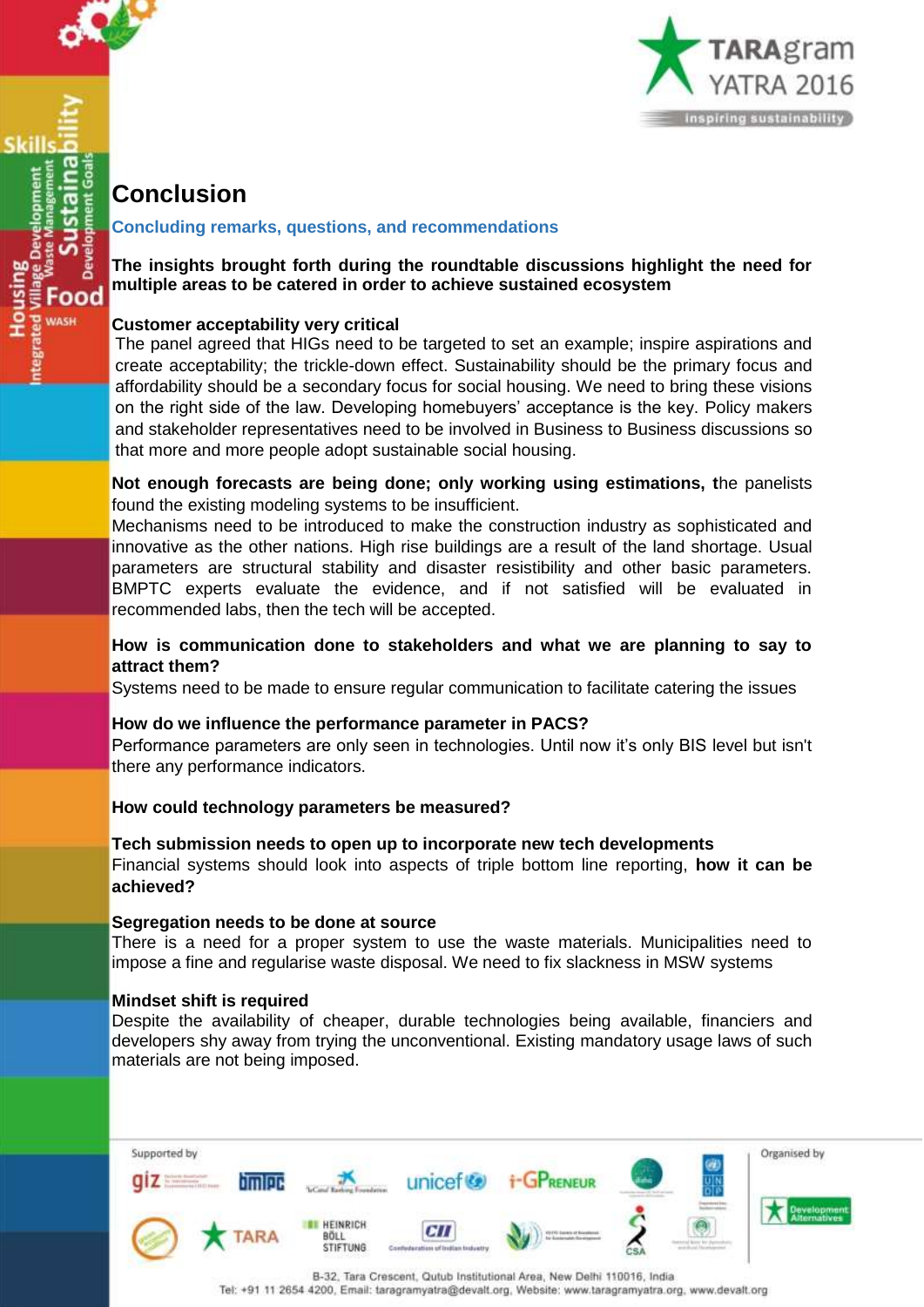

### <span id="page-12-0"></span>**Annexure**

**Skills** 

**Housing**<br>ted Village Dev

Develo

Food **WASH** 

### **List of participants**

| <b>S. No.</b>           | <b>Name</b>                  | <b>Organisations</b>                               |
|-------------------------|------------------------------|----------------------------------------------------|
| 1                       | Mr. Devendra Mahajan         | <b>Supertech Limited</b>                           |
| $\mathbf{z}$            | Mr. Snehanshu Mukherjee      | <b>TEAM</b>                                        |
| 3                       | Mr. Abhishek Gaurav          | <b>RICS - SBE</b>                                  |
| 4                       | Mr. Ashok B. Lall            | <b>Ashok B Lal Architects</b>                      |
| 5                       | Mr. Vaibhay Goel             | Godrej & Boyce Co. Ltd                             |
| 6                       | Mr. Sandeep Narang           | <b>ETI Dynamics</b>                                |
| $\overline{\mathbf{7}}$ | Mr. C.N Jha                  | <b>BMTPC</b>                                       |
| 8                       | <b>Mr. Anil Sawhney</b>      | <b>RICS</b>                                        |
| 9                       | Mr. Nabarun Majumdar         | <b>JNU</b>                                         |
| 10                      | Dr. Ekta Singh               | <b>Amity School of Architecture &amp; Planning</b> |
| 11                      | Ms. Neha Pareek              | <b>Amity School of Architecture &amp; Planning</b> |
| 12                      | <b>Ms. Prakriti Mehta</b>    | <b>Amity School of Architecture &amp; Planning</b> |
| 13                      | Dr.T.G Rupa                  | <b>Lady Irwin College</b>                          |
| $\overline{14}$         | <b>Ms. Sushma Goel</b>       | <b>Lady Irwin College</b>                          |
| $\overline{15}$         | Ms. Sonia Rani               | <b>TERI</b>                                        |
| 16                      | Mr. Manikandan K.P.          | <b>Indian Housing Federation</b>                   |
| 17                      | Mr. Abhijit Banerjee         | GIZ                                                |
| 18                      | Mr. Rajesh Shukla            | <b>Hindustan Prefab Limited</b>                    |
| $\overline{19}$         | Mr. Uwe Becker               | GIZ                                                |
| 20                      | <b>Ms. Anurita Bhatnagar</b> | <b>Amity School of Architecture &amp; Planning</b> |
| 21                      | Mr. Vikram Jain              | <b>FSG (Monitor Group)</b>                         |